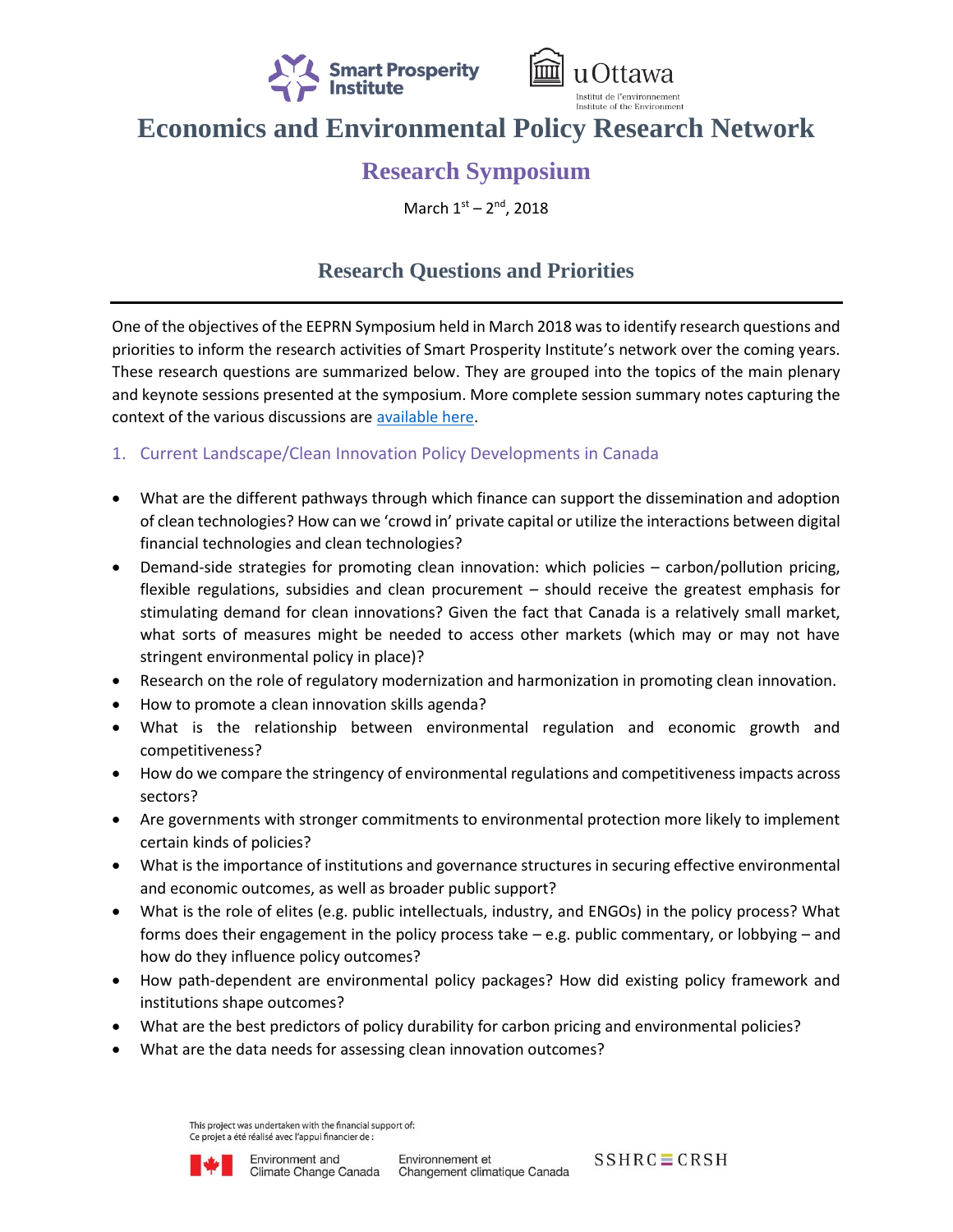



#### 2. Environmental Regulation, Carbon Pricing & Economic Competitiveness

- What do we mean by "competitiveness"? i.e. what are possible reasons why researchers get different results when they look at different measures of competitiveness?
- Why do we see the impacts on competitiveness that we do? In other words, when we find a positive impact on one variable and a negative impact on the other, how do we interpret these results, especially when the results are counterintuitive or inconsistent?
- Further research into the "job shift" hypothesis.
- Research into possible alternative measures for investigating the competitiveness impact: e.g. the productivity impact.
- 3. Carbon Pricing, Climate Policy Mixes and Clean Innovation Outcomes
- What drives cost reductions in renewables? Research has already examined the impact of patents on the price of renewables, but how do we take the next step and identify, across different countries, what actually drives the reduced costs we are seeing? What policy impacts really drive down the costs?
- What are efficient subsidies for renewables? What is the optimum size / scale of these?
- How does the degree of leakage from policy mixes compare to the degree of leakage from individual policies like pricing?
- What is the role of expectations in terms of policy outcomes and achievement of goals?
- What is the right "mix" of policies (pricing + renewable standards, etc.)? How do we prioritize the "mix"? What goes into a policy mix? How do we both find and incentivize achieving this right balance?
- Removing perverse subsidies? Some of these are very subtle and well-hidden. How do we identify them and eliminate them?
- Role of research / innovation / commercialization subsidies? What is the ideal mix of these and others?
- How do we identify, measure and address knowledge market failures and capital market failures?
- How can thinking about consumer preferences / behavior (i.e. decision science) help us achieve more effective clean innovation outcomes? What else can decision science offer to clean innovation research?
- How can thinking about design theory help us achieve more effective clean innovation outcomes?
- When it comes to mission-oriented innovation, each country has its own mission. E.g. steel: China wants to make it; US wants to keep it. How to compensate losers in such a situation? What are the best ways to compensate the losers in a variety of situations? What novel datasets can we use to look at the implications of "losing" being experienced in different countries and how those have pass-on impacts?
- What is the role of learning by doing?
- How do we improve policy outcome predictions? If not, how do we incorporate recognition of this poor predictability within the policy implementation process?
- What trends or conclusions emerge from a series of case studies of learnings from other countries/sectors, etc.?
- Should we sever climate policy from innovation policy?
- Exploring cases where technologies compete with other technologies: questions on the dynamics of innovation and the structure of different industries are still very much to be explored.

This project was undertaken with the financial support of: Ce projet a été réalisé avec l'appui financier de :

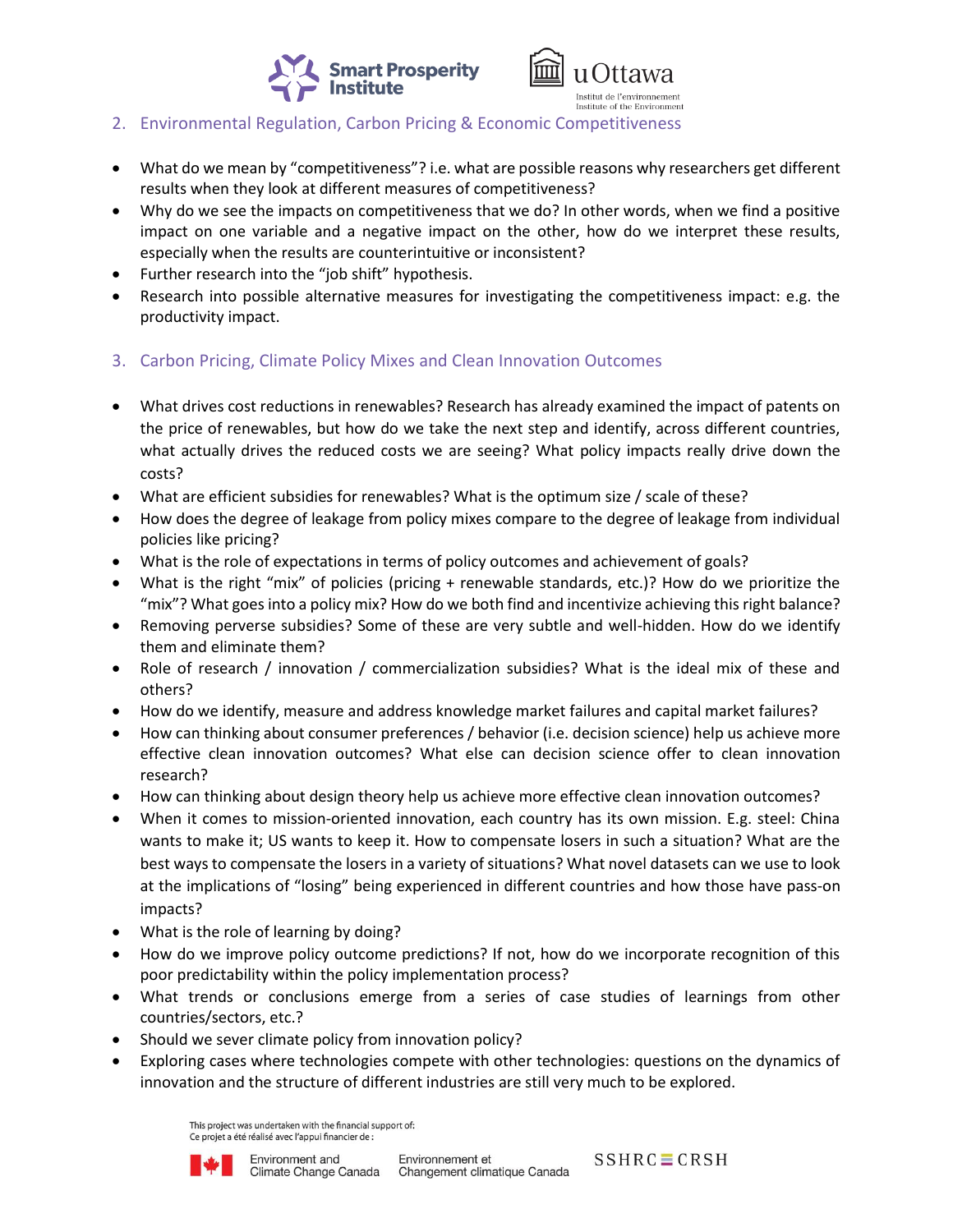



- How do we resolve the tension between driving down renewables costs globally versus individual countries wanting to retain their competitiveness and profitability in a certain field?
- How to transition from short-run incentives aimed at facilitating the entry of new actors in a sector to longer-term incentives focused on post-market entry priorities?
- 4. Environment and Climate Change Canada's Policy & Research Priorities
- How do we apply pricing to other currently non-priced shared resources/externalities, such as water, road use etc?
- How do different climate policies interact? For instance, how do carbon pricing and fuel standards in California impact each other?
- How do we better incorporate valuation of ecological goods and services into our decision making processes? How do we build the nature agenda into decision making?
- How to structure effective regional assessment, multi-stakeholder models that capture cumulative effects? How to incorporate these into good decision making around specific projects?
- Circular economy and resource efficiency: What can we learn from systems and good practices in Europe that can help us improve recycling rates and resource efficiency here in Canada? How do we structure appropriate incentives to achieve lower resource usage?
- 5. Public Policy and Unleashing Private Investment for Clean Innovation
- How could the clean technology 'sector' be better measured to inform decision making by financing institutions? You can't manage what you can't measure. What are other jurisdictions around the world doing to address this?
- How can public investment in clean innovation finance best leverage private capital?
- How can environmental risk be better accounted for in financial risk assessment?
- How could alternative capital allocation requirements for cleantech help drive private investment? Knowing that this notion of altering capital allocation buffers is contentious, could clean technology be allocated lower capital risk by Canadian regulators to encourage greater participation in this space?
- What alternative financing instruments could be used to fulfill the unique needs of the cleantech sector? Where existing financial tools aren't meeting the demand of the sector, what alternatives could help fill this gap?
- What else can governments/the public sector do (outside of direct investment support) to help crowdin private financing and bridge the investment gap?
- What can we learn from other countries regarding tools and solutions to develop financial mechanisms to support the demand of low carbon products and services in Canada?
- 6. Signaling Policy Predictability for Long-Term Investment in Clean Innovation
- When developing climate policies, there needs to be a link between near term actions and far-off effects. How do we balance short-term actions that fit into much longer term sequence of effects and outcomes?
- A policy requires both long-run predictability and the flexibility to be adapted as conditions change. How do we resolve and balance this stability and adaptability?
- How much policy stickiness is too much?

This project was undertaken with the financial support of: Ce projet a été réalisé avec l'appui financier de :



 $SSHRC \equiv CRSH$